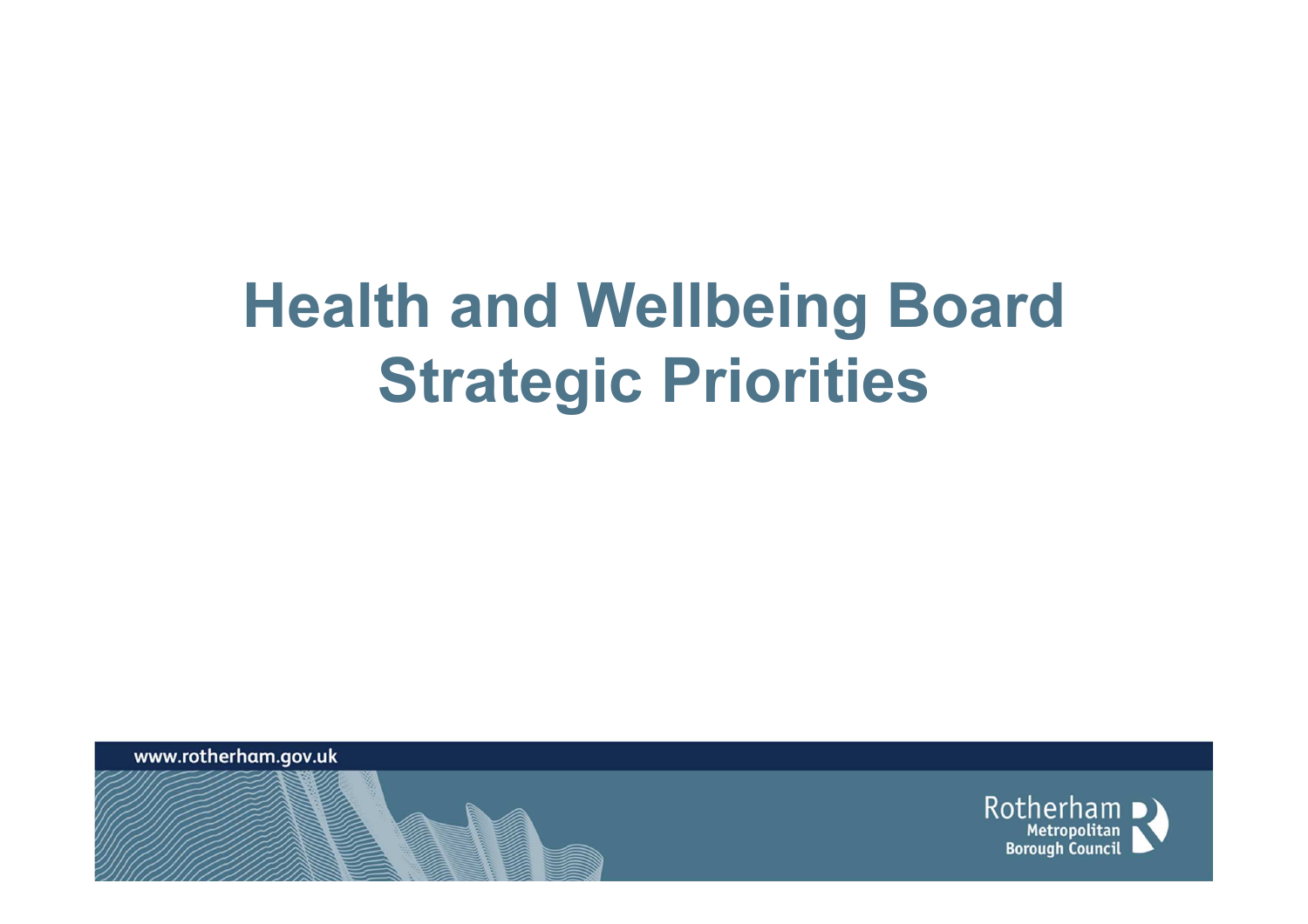## Reviewing our priorities

In light of COVID-19, it has been recommended that we review our priorities as a board. This review would consider:

- •Our biggest pressures as a partnership.
- Evidence around the potential medium to long-term impacts of COVID-19 in Rotherham.
- Capacity across the system to respond to these projected impacts.
- Opportunities to learn from our response to COVID-19.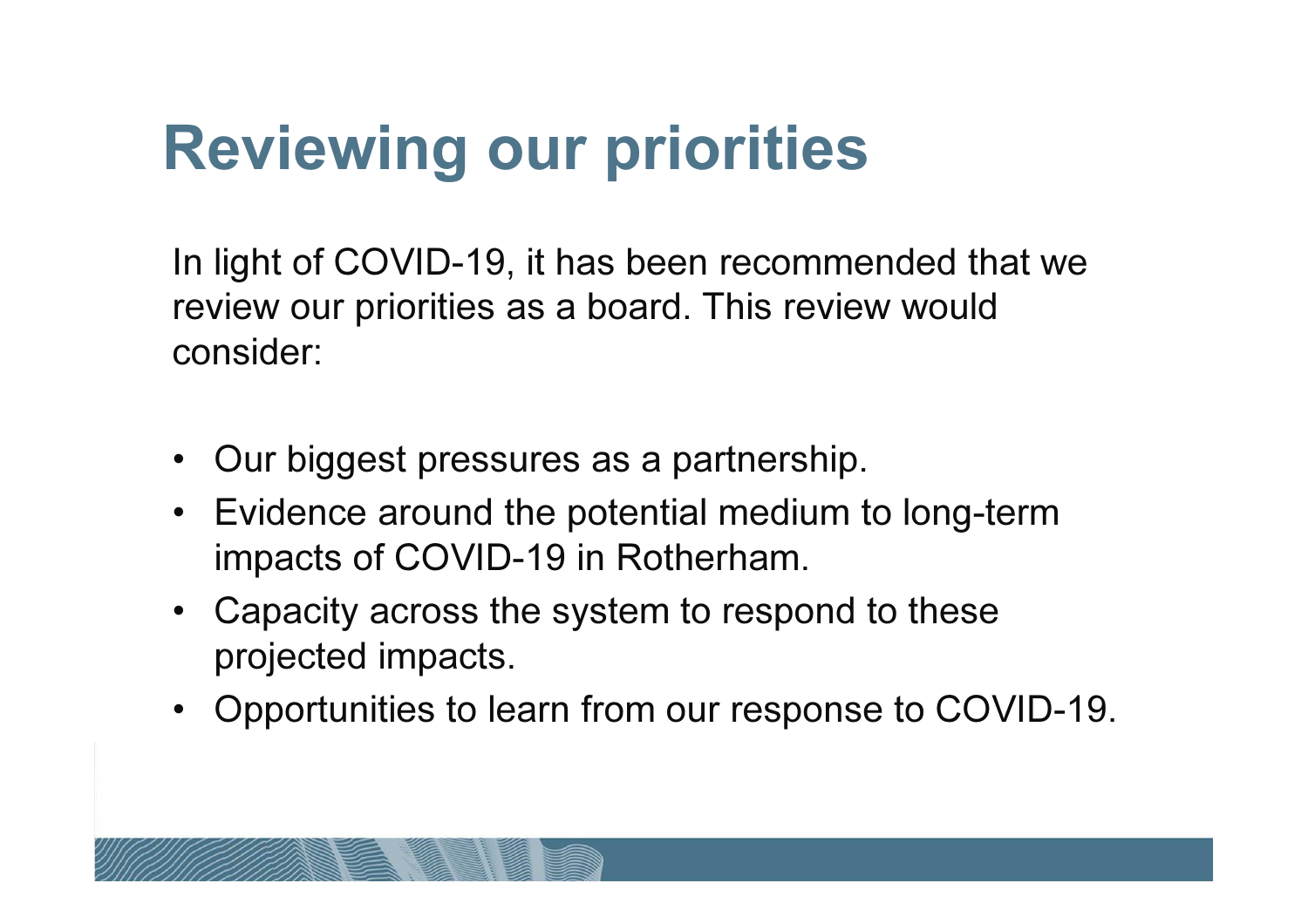## Proposed next steps

Subject to agreement by the Health and Wellbeing Board, the following key actions are proposed:

- June initial consultation with board members regarding the refresh of priorities.
- July-August review of the Health and Wellbeing Strategy and the board's strategic priorities.
- September a development session will be facilitated by the LGA to confirm the board's priorities and key areas of focus.